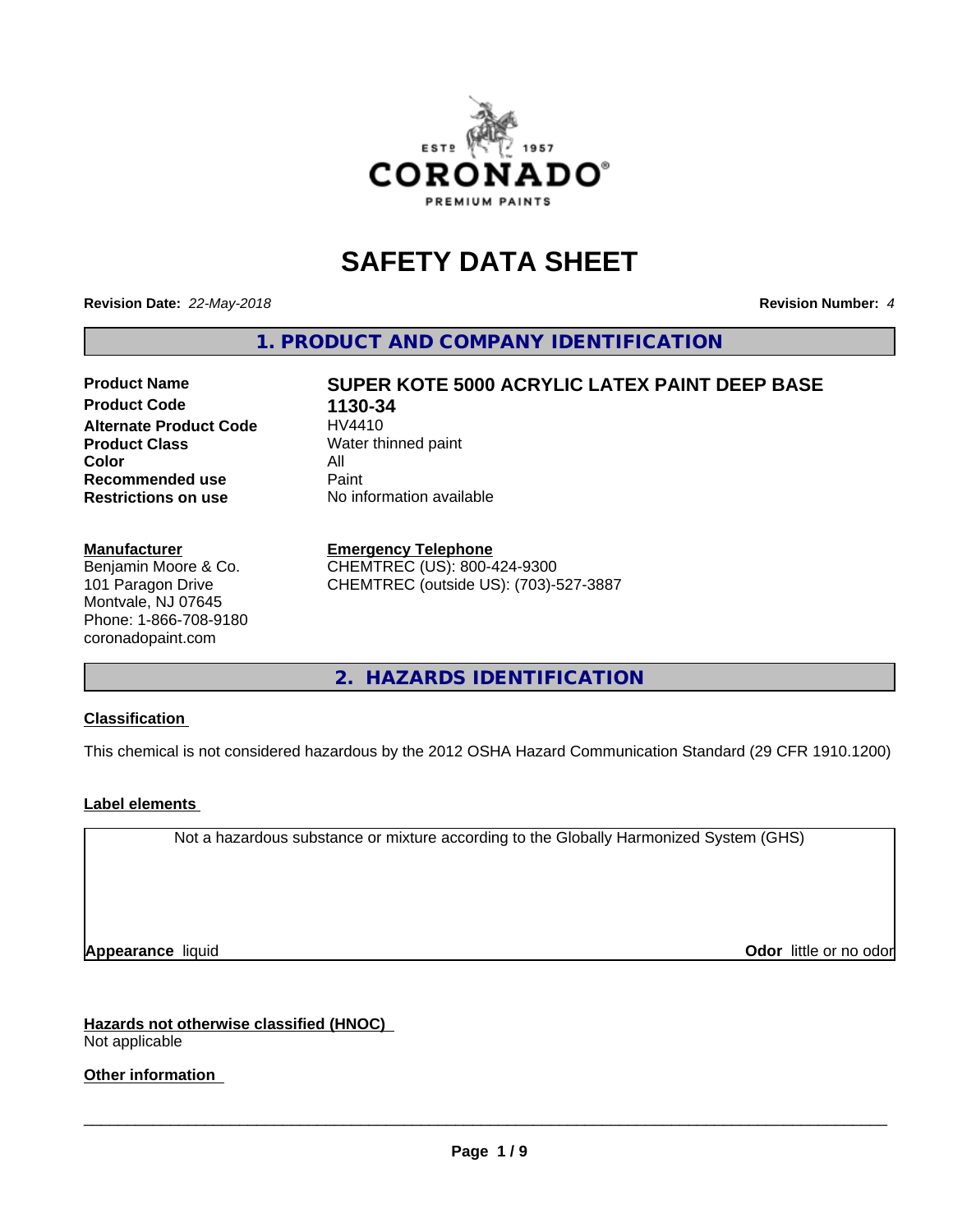No information available

## **3. COMPOSITION INFORMATION ON COMPONENTS**

\_\_\_\_\_\_\_\_\_\_\_\_\_\_\_\_\_\_\_\_\_\_\_\_\_\_\_\_\_\_\_\_\_\_\_\_\_\_\_\_\_\_\_\_\_\_\_\_\_\_\_\_\_\_\_\_\_\_\_\_\_\_\_\_\_\_\_\_\_\_\_\_\_\_\_\_\_\_\_\_\_\_\_\_\_\_\_\_\_\_\_\_\_

| <b>Chemical name</b> | <b>CAS No.</b> | Weight-% |
|----------------------|----------------|----------|
| ∟imestone            | 1317-65-3      |          |
| Titanium dioxide     | 13463-67-7     | ັ        |
| Kaolin               | 1332-58-7      |          |

|                                                                        |               | 4. FIRST AID MEASURES                                                                                                                        |  |  |
|------------------------------------------------------------------------|---------------|----------------------------------------------------------------------------------------------------------------------------------------------|--|--|
| <b>General Advice</b>                                                  |               | No hazards which require special first aid measures.                                                                                         |  |  |
| <b>Eye Contact</b>                                                     | physician.    | Rinse thoroughly with plenty of water for at least 15 minutes and consult a                                                                  |  |  |
| <b>Skin Contact</b>                                                    |               | Wash off immediately with soap and plenty of water while removing all<br>contaminated clothes and shoes.                                     |  |  |
| Inhalation                                                             |               | Move to fresh air. If symptoms persist, call a physician.                                                                                    |  |  |
| Ingestion                                                              | if necessary. | Clean mouth with water and afterwards drink plenty of water. Consult a physician                                                             |  |  |
| <b>Most Important</b><br><b>Symptoms/Effects</b>                       | None known.   |                                                                                                                                              |  |  |
| <b>Notes To Physician</b>                                              |               | Treat symptomatically.                                                                                                                       |  |  |
|                                                                        |               | 5. FIRE-FIGHTING MEASURES                                                                                                                    |  |  |
| <b>Suitable Extinguishing Media</b>                                    |               | Use extinguishing measures that are appropriate to local<br>circumstances and the surrounding environment.                                   |  |  |
| <b>Protective Equipment And Precautions For</b><br><b>Firefighters</b> |               | As in any fire, wear self-contained breathing apparatus<br>pressure-demand, MSHA/NIOSH (approved or equivalent)<br>and full protective gear. |  |  |
| <b>Specific Hazards Arising From The Chemical</b>                      |               | Closed containers may rupture if exposed to fire or<br>extreme heat.                                                                         |  |  |
| <b>Sensitivity To Mechanical Impact</b>                                |               | No                                                                                                                                           |  |  |
| <b>Sensitivity To Static Discharge</b>                                 |               | No                                                                                                                                           |  |  |

**Flash Point Data Flash Point (°F)**<br> **Flash Point (°C)**<br> **Flash Point (°C)**<br> **CO Flash Point (°C) Method** Not applicable<br>Method Not applicable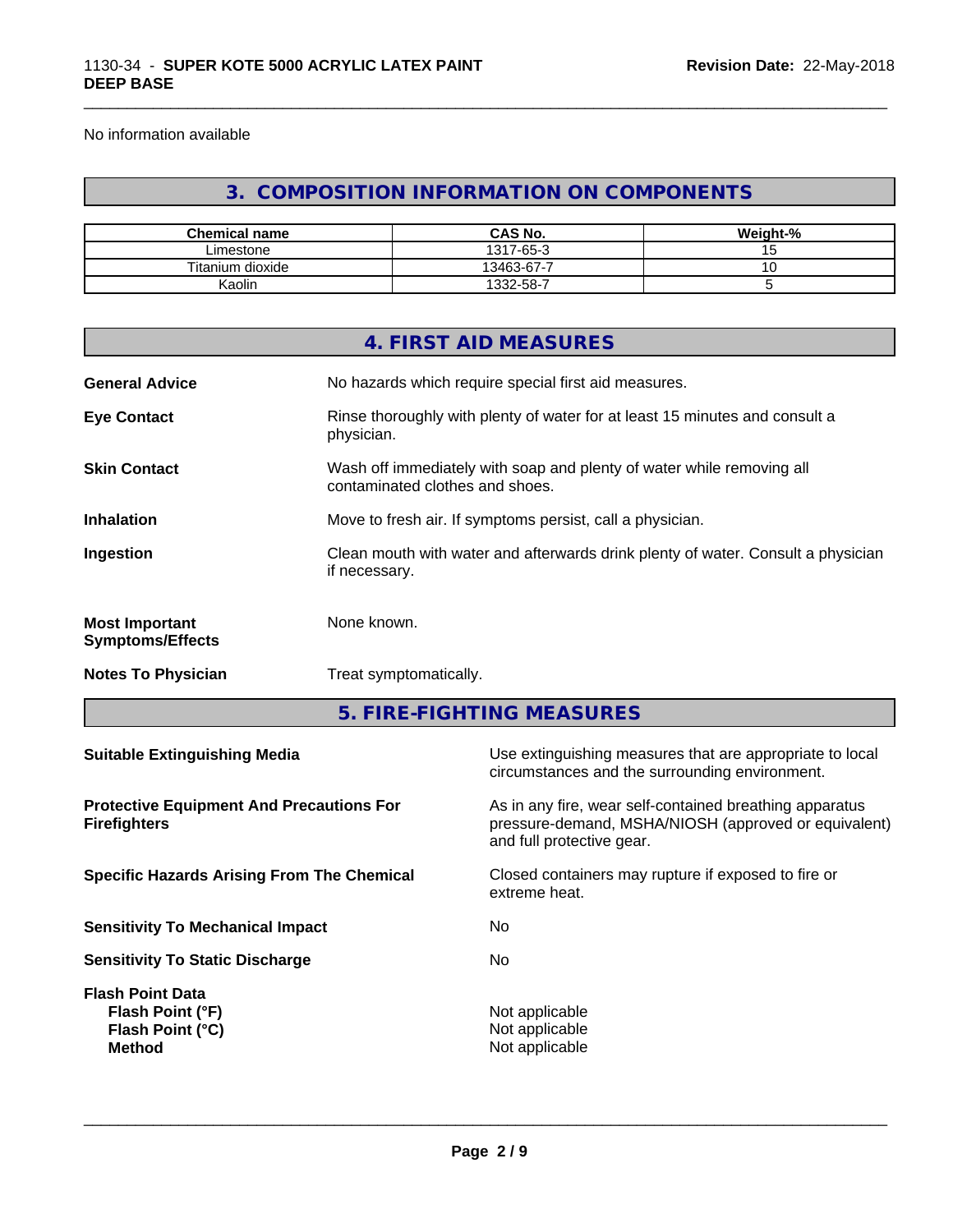#### **Flammability Limits In Air**

**Lower flammability limit:** Not applicable **Upper flammability limit:** Not applicable

\_\_\_\_\_\_\_\_\_\_\_\_\_\_\_\_\_\_\_\_\_\_\_\_\_\_\_\_\_\_\_\_\_\_\_\_\_\_\_\_\_\_\_\_\_\_\_\_\_\_\_\_\_\_\_\_\_\_\_\_\_\_\_\_\_\_\_\_\_\_\_\_\_\_\_\_\_\_\_\_\_\_\_\_\_\_\_\_\_\_\_\_\_

**NFPA Health:** 1 **Flammability:** 0 **Instability:** 0 **Special:** Not Applicable

#### **NFPA Legend**

- 0 Not Hazardous
- 1 Slightly
- 2 Moderate
- 3 High
- 4 Severe

*The ratings assigned are only suggested ratings, the contractor/employer has ultimate responsibilities for NFPA ratings where this system is used.*

*Additional information regarding the NFPA rating system is available from the National Fire Protection Agency (NFPA) at www.nfpa.org.*

## **6. ACCIDENTAL RELEASE MEASURES**

| <b>Personal Precautions</b>      | Avoid contact with skin, eyes and clothing. Ensure adequate ventilation.                                                                                                         |  |  |
|----------------------------------|----------------------------------------------------------------------------------------------------------------------------------------------------------------------------------|--|--|
| <b>Other Information</b>         | Prevent further leakage or spillage if safe to do so.                                                                                                                            |  |  |
| <b>Environmental precautions</b> | See Section 12 for additional Ecological Information.                                                                                                                            |  |  |
| <b>Methods for Cleaning Up</b>   | Soak up with inert absorbent material. Sweep up and shovel into suitable<br>containers for disposal.                                                                             |  |  |
|                                  | 7. HANDLING AND STORAGE                                                                                                                                                          |  |  |
| Handling                         | Avoid contact with skin, eyes and clothing. Avoid breathing vapors, spray mists or<br>sanding dust. In case of insufficient ventilation, wear suitable respiratory<br>equipment. |  |  |
| <b>Storage</b>                   | Keep container tightly closed. Keep out of the reach of children.                                                                                                                |  |  |
| <b>Incompatible Materials</b>    | No information available                                                                                                                                                         |  |  |

**8. EXPOSURE CONTROLS/PERSONAL PROTECTION**

#### **Exposure Limits**

| Chemical name    | <b>ACGIH TLV</b>         | <b>OSHA PEL</b>            |
|------------------|--------------------------|----------------------------|
| Limestone        | N/E                      | 15 mg/m <sup>3</sup> - TWA |
|                  |                          | $5 \text{ mg/m}^3$ - TWA   |
| Titanium dioxide | 10 mg/m $3$ - TWA        | 15 mg/m $3$ - TWA          |
| Kaolin           | $2 \text{ mg/m}^3$ - TWA | 15 mg/m <sup>3</sup> - TWA |
|                  |                          | $5 \text{ mg/m}^3$ - TWA   |

#### **Legend**

ACGIH - American Conference of Governmental Industrial Hygienists Exposure Limits OSHA - Occupational Safety & Health Administration Exposure Limits N/E - Not Established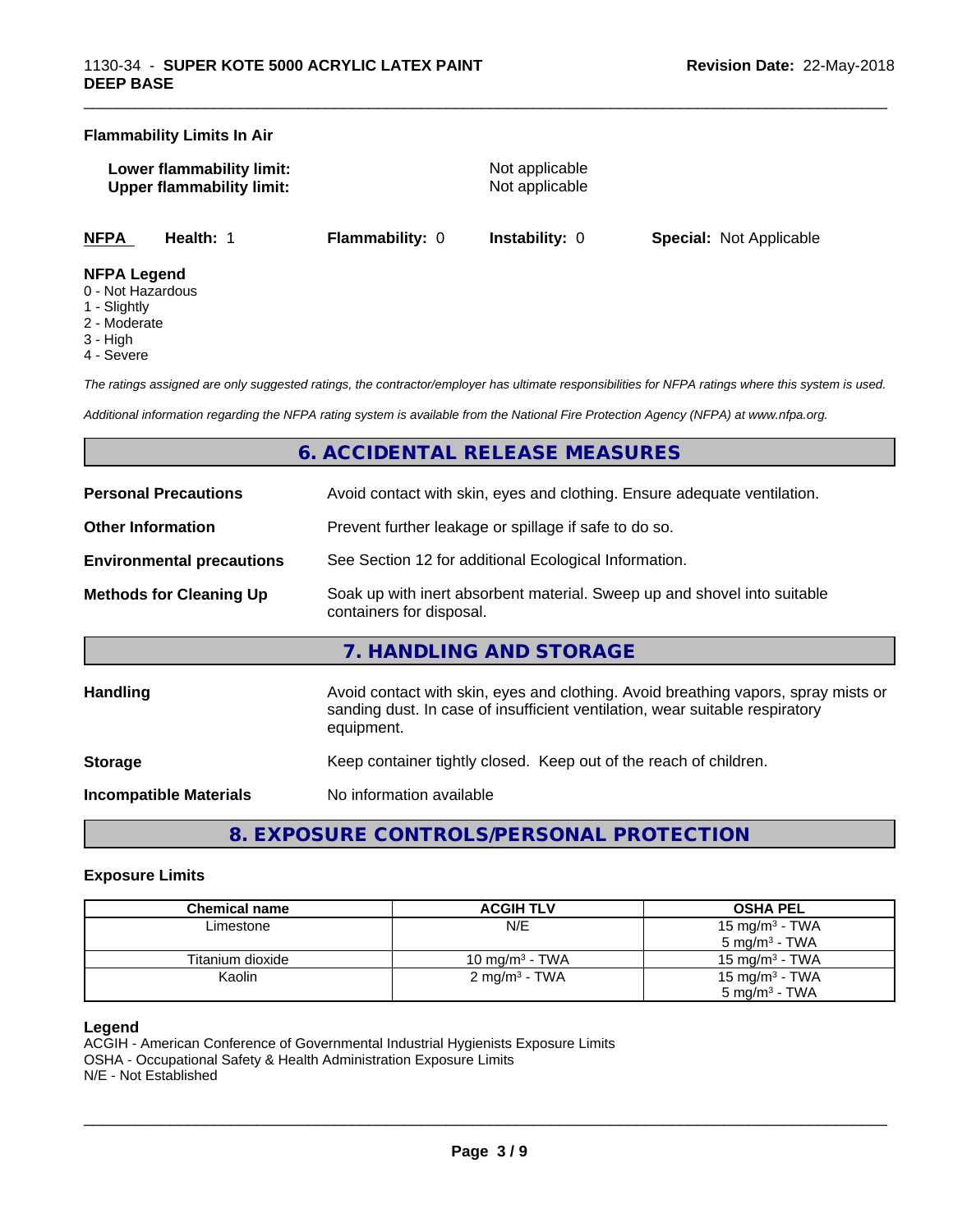| <b>Engineering Measures</b>          | Ensure adequate ventilation, especially in confined areas.               |
|--------------------------------------|--------------------------------------------------------------------------|
| <b>Personal Protective Equipment</b> |                                                                          |
| <b>Eye/Face Protection</b>           | Safety glasses with side-shields.                                        |
| <b>Skin Protection</b>               | Protective gloves and impervious clothing.                               |
| <b>Respiratory Protection</b>        | In case of insufficient ventilation wear suitable respiratory equipment. |
| <b>Hygiene Measures</b>              | Avoid contact with skin, eyes and clothing. Remove and wash contaminated |

clothing before re-use. Wash thoroughly after handling.

\_\_\_\_\_\_\_\_\_\_\_\_\_\_\_\_\_\_\_\_\_\_\_\_\_\_\_\_\_\_\_\_\_\_\_\_\_\_\_\_\_\_\_\_\_\_\_\_\_\_\_\_\_\_\_\_\_\_\_\_\_\_\_\_\_\_\_\_\_\_\_\_\_\_\_\_\_\_\_\_\_\_\_\_\_\_\_\_\_\_\_\_\_

## **9. PHYSICAL AND CHEMICAL PROPERTIES**

| Appearance                           | liquid                   |
|--------------------------------------|--------------------------|
| Odor                                 | little or no odor        |
| <b>Odor Threshold</b>                | No information available |
| Density (Ibs/gal)                    | $10.6 - 10.7$            |
| <b>Specific Gravity</b>              | $1.27 - 1.29$            |
| pH                                   | No information available |
| <b>Viscosity (cps)</b>               | No information available |
| Solubility(ies)                      | No information available |
| <b>Water solubility</b>              | No information available |
| <b>Evaporation Rate</b>              | No information available |
| Vapor pressure @20 °C (kPa)          | No information available |
| <b>Vapor density</b>                 | No information available |
| Wt. % Solids                         | $45 - 55$                |
| Vol. % Solids                        | $30 - 40$                |
| Wt. % Volatiles                      | $45 - 55$                |
| Vol. % Volatiles                     | $60 - 70$                |
| <b>VOC Regulatory Limit (g/L)</b>    | < 100                    |
| <b>Boiling Point (°F)</b>            | 212                      |
| <b>Boiling Point (°C)</b>            | 100                      |
| <b>Freezing Point (°F)</b>           | 32                       |
| <b>Freezing Point (°C)</b>           | 0                        |
| Flash Point (°F)                     | Not applicable           |
| Flash Point (°C)                     | Not applicable           |
| <b>Method</b>                        | Not applicable           |
| Flammability (solid, gas)            | Not applicable           |
| <b>Upper flammability limit:</b>     | Not applicable           |
| Lower flammability limit:            | Not applicable           |
| <b>Autoignition Temperature (°F)</b> | No information available |
| <b>Autoignition Temperature (°C)</b> | No information available |
| Decomposition Temperature (°F)       | No information available |
| Decomposition Temperature (°C)       | No information available |
| <b>Partition coefficient</b>         | No information available |

## **10. STABILITY AND REACTIVITY**

**Reactivity Not Applicable** Not Applicable

**Chemical Stability Chemical Stability** Stable under normal conditions.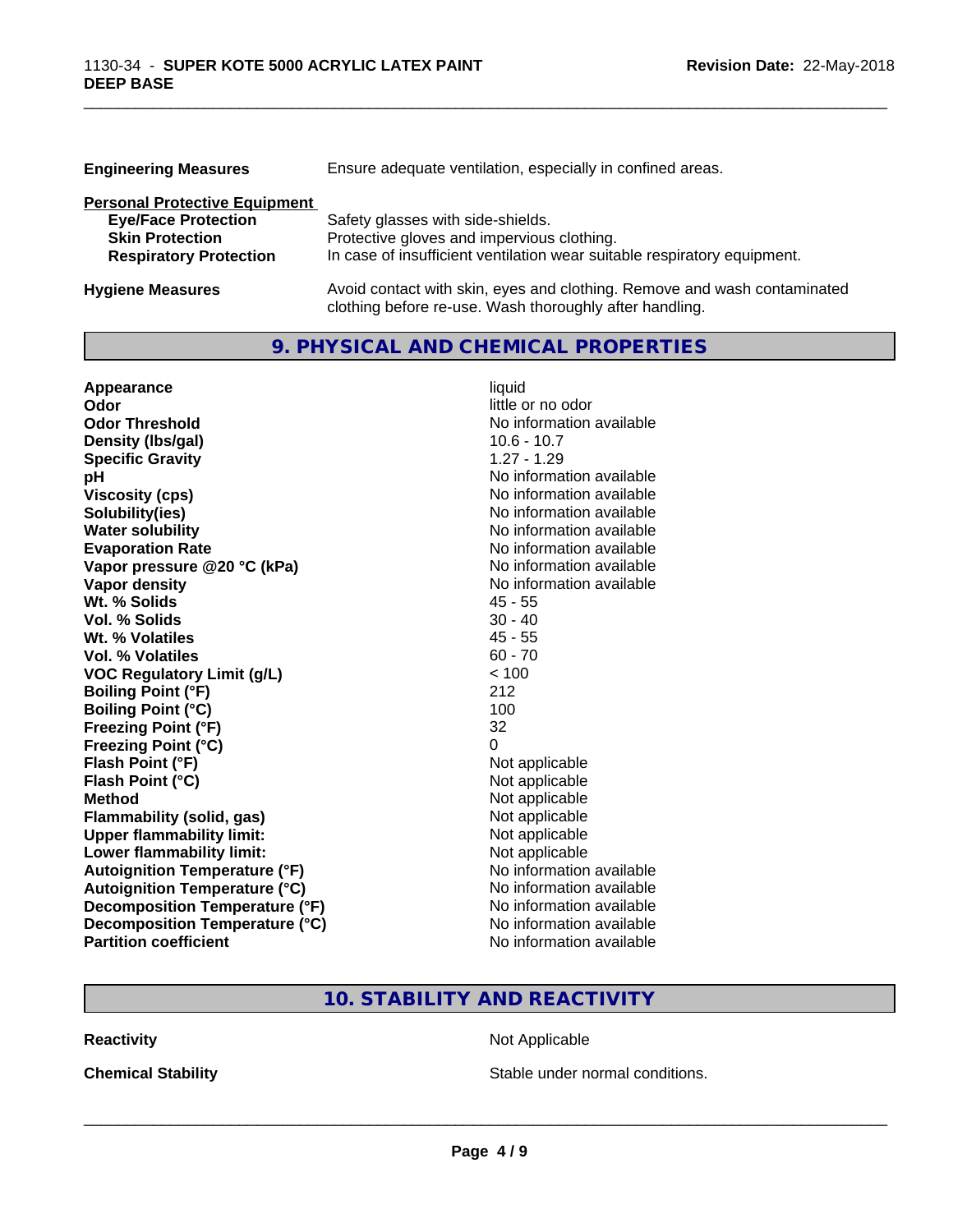| <b>Conditions to avoid</b>                                                                                                                                                                                                                                                                                                                                                     |                                                                                                                                                                                                                                                                                                                                                                                                          | Prevent from freezing.                                                                                                                                               |  |
|--------------------------------------------------------------------------------------------------------------------------------------------------------------------------------------------------------------------------------------------------------------------------------------------------------------------------------------------------------------------------------|----------------------------------------------------------------------------------------------------------------------------------------------------------------------------------------------------------------------------------------------------------------------------------------------------------------------------------------------------------------------------------------------------------|----------------------------------------------------------------------------------------------------------------------------------------------------------------------|--|
| <b>Incompatible Materials</b>                                                                                                                                                                                                                                                                                                                                                  | No materials to be especially mentioned.                                                                                                                                                                                                                                                                                                                                                                 |                                                                                                                                                                      |  |
| <b>Hazardous Decomposition Products</b>                                                                                                                                                                                                                                                                                                                                        | None under normal use.                                                                                                                                                                                                                                                                                                                                                                                   |                                                                                                                                                                      |  |
| <b>Possibility of hazardous reactions</b>                                                                                                                                                                                                                                                                                                                                      |                                                                                                                                                                                                                                                                                                                                                                                                          | None under normal conditions of use.                                                                                                                                 |  |
|                                                                                                                                                                                                                                                                                                                                                                                |                                                                                                                                                                                                                                                                                                                                                                                                          | 11. TOXICOLOGICAL INFORMATION                                                                                                                                        |  |
| <b>Product Information</b>                                                                                                                                                                                                                                                                                                                                                     |                                                                                                                                                                                                                                                                                                                                                                                                          |                                                                                                                                                                      |  |
| Information on likely routes of exposure                                                                                                                                                                                                                                                                                                                                       |                                                                                                                                                                                                                                                                                                                                                                                                          |                                                                                                                                                                      |  |
| <b>Principal Routes of Exposure</b>                                                                                                                                                                                                                                                                                                                                            | Eye contact, skin contact and inhalation.                                                                                                                                                                                                                                                                                                                                                                |                                                                                                                                                                      |  |
| <b>Acute Toxicity</b>                                                                                                                                                                                                                                                                                                                                                          |                                                                                                                                                                                                                                                                                                                                                                                                          |                                                                                                                                                                      |  |
| <b>Product Information</b>                                                                                                                                                                                                                                                                                                                                                     | No information available                                                                                                                                                                                                                                                                                                                                                                                 |                                                                                                                                                                      |  |
| Symptoms related to the physical, chemical and toxicological characteristics                                                                                                                                                                                                                                                                                                   |                                                                                                                                                                                                                                                                                                                                                                                                          |                                                                                                                                                                      |  |
| <b>Symptoms</b>                                                                                                                                                                                                                                                                                                                                                                | No information available                                                                                                                                                                                                                                                                                                                                                                                 |                                                                                                                                                                      |  |
|                                                                                                                                                                                                                                                                                                                                                                                |                                                                                                                                                                                                                                                                                                                                                                                                          | Delayed and immediate effects as well as chronic effects from short and long-term exposure                                                                           |  |
| Eye contact<br><b>Skin contact</b><br><b>Inhalation</b><br>Ingestion<br><b>Sensitization</b><br><b>Neurological Effects</b><br><b>Mutagenic Effects</b><br><b>Reproductive Effects</b><br><b>Developmental Effects</b><br><b>Target organ effects</b><br><b>STOT - single exposure</b><br><b>STOT - repeated exposure</b><br>Other adverse effects<br><b>Aspiration Hazard</b> | May cause slight irritation.<br>skin and cause irritation.<br>May cause irritation of respiratory tract.<br>No information available<br>No information available.<br>No information available.<br>No information available.<br>No information available.<br>No information available.<br>No information available.<br>No information available.<br>No information available.<br>No information available | Substance may cause slight skin irritation. Prolonged or repeated contact may dry<br>Ingestion may cause gastrointestinal irritation, nausea, vomiting and diarrhea. |  |
| <b>Numerical measures of toxicity</b>                                                                                                                                                                                                                                                                                                                                          |                                                                                                                                                                                                                                                                                                                                                                                                          |                                                                                                                                                                      |  |
| <b>ATEmix (oral)</b><br><b>ATEmix (dermal)</b>                                                                                                                                                                                                                                                                                                                                 | 128549<br>888376                                                                                                                                                                                                                                                                                                                                                                                         |                                                                                                                                                                      |  |
| <b>Component Information</b>                                                                                                                                                                                                                                                                                                                                                   |                                                                                                                                                                                                                                                                                                                                                                                                          |                                                                                                                                                                      |  |
| Titanium dioxide<br>LD50 Oral: > 10000 mg/kg (Rat)<br>Kaolin<br>LD50 Oral: > 5000 mg/kg (Rat)                                                                                                                                                                                                                                                                                  |                                                                                                                                                                                                                                                                                                                                                                                                          |                                                                                                                                                                      |  |

\_\_\_\_\_\_\_\_\_\_\_\_\_\_\_\_\_\_\_\_\_\_\_\_\_\_\_\_\_\_\_\_\_\_\_\_\_\_\_\_\_\_\_\_\_\_\_\_\_\_\_\_\_\_\_\_\_\_\_\_\_\_\_\_\_\_\_\_\_\_\_\_\_\_\_\_\_\_\_\_\_\_\_\_\_\_\_\_\_\_\_\_\_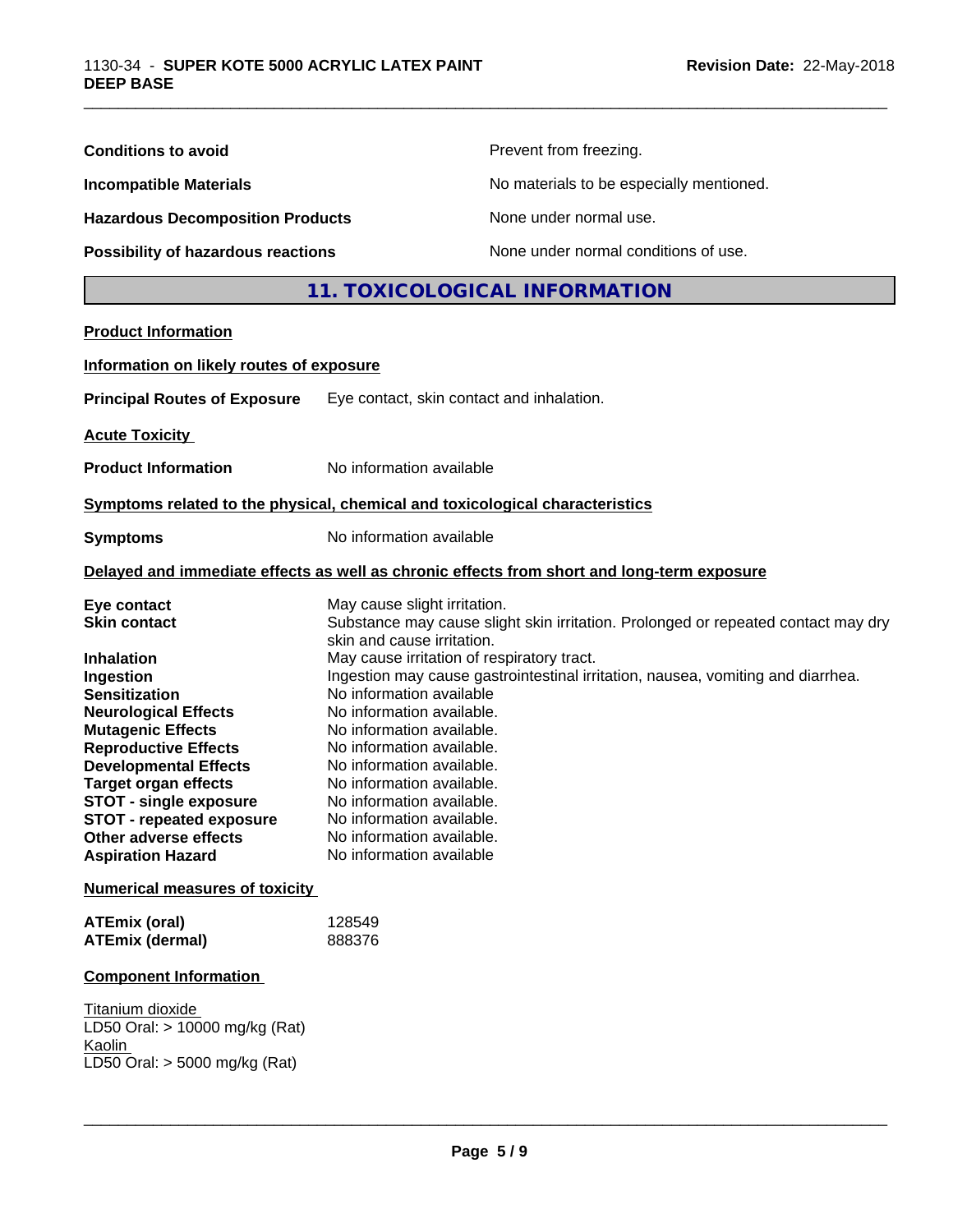#### **Carcinogenicity**

*The information below indicateswhether each agency has listed any ingredient as a carcinogen:.*

| <b>Chemical</b><br>name     | <b>IARC</b>                      | <b>NTP</b> | <b>OSHA</b> |
|-----------------------------|----------------------------------|------------|-------------|
|                             | . .<br>2Β<br>: Human<br>Possible |            | Listed      |
| , dioxide<br><b>itanium</b> | Carcinoɑen                       |            |             |

\_\_\_\_\_\_\_\_\_\_\_\_\_\_\_\_\_\_\_\_\_\_\_\_\_\_\_\_\_\_\_\_\_\_\_\_\_\_\_\_\_\_\_\_\_\_\_\_\_\_\_\_\_\_\_\_\_\_\_\_\_\_\_\_\_\_\_\_\_\_\_\_\_\_\_\_\_\_\_\_\_\_\_\_\_\_\_\_\_\_\_\_\_

• Although IARC has classified titanium dioxide as possibly carcinogenic to humans (2B), their summary concludes: "No significant exposure to titanium dioxide is thought to occur during the use of products in which titanium dioxide is bound to other materials, such as paint."

#### **Legend**

IARC - International Agency for Research on Cancer NTP - National Toxicity Program OSHA - Occupational Safety & Health Administration

**12. ECOLOGICAL INFORMATION**

### **Ecotoxicity Effects**

The environmental impact of this product has not been fully investigated.

#### **Product Information**

#### **Acute Toxicity to Fish**

No information available

#### **Acute Toxicity to Aquatic Invertebrates**

No information available

#### **Acute Toxicity to Aquatic Plants**

No information available

#### **Persistence / Degradability**

No information available.

#### **Bioaccumulation**

There is no data for this product.

#### **Mobility in Environmental Media**

No information available.

#### **Ozone**

No information available

#### **Component Information**

#### **Acute Toxicity to Fish**

Titanium dioxide  $LC50:$  > 1000 mg/L (Fathead Minnow - 96 hr.)

#### **Acute Toxicity to Aquatic Invertebrates**

No information available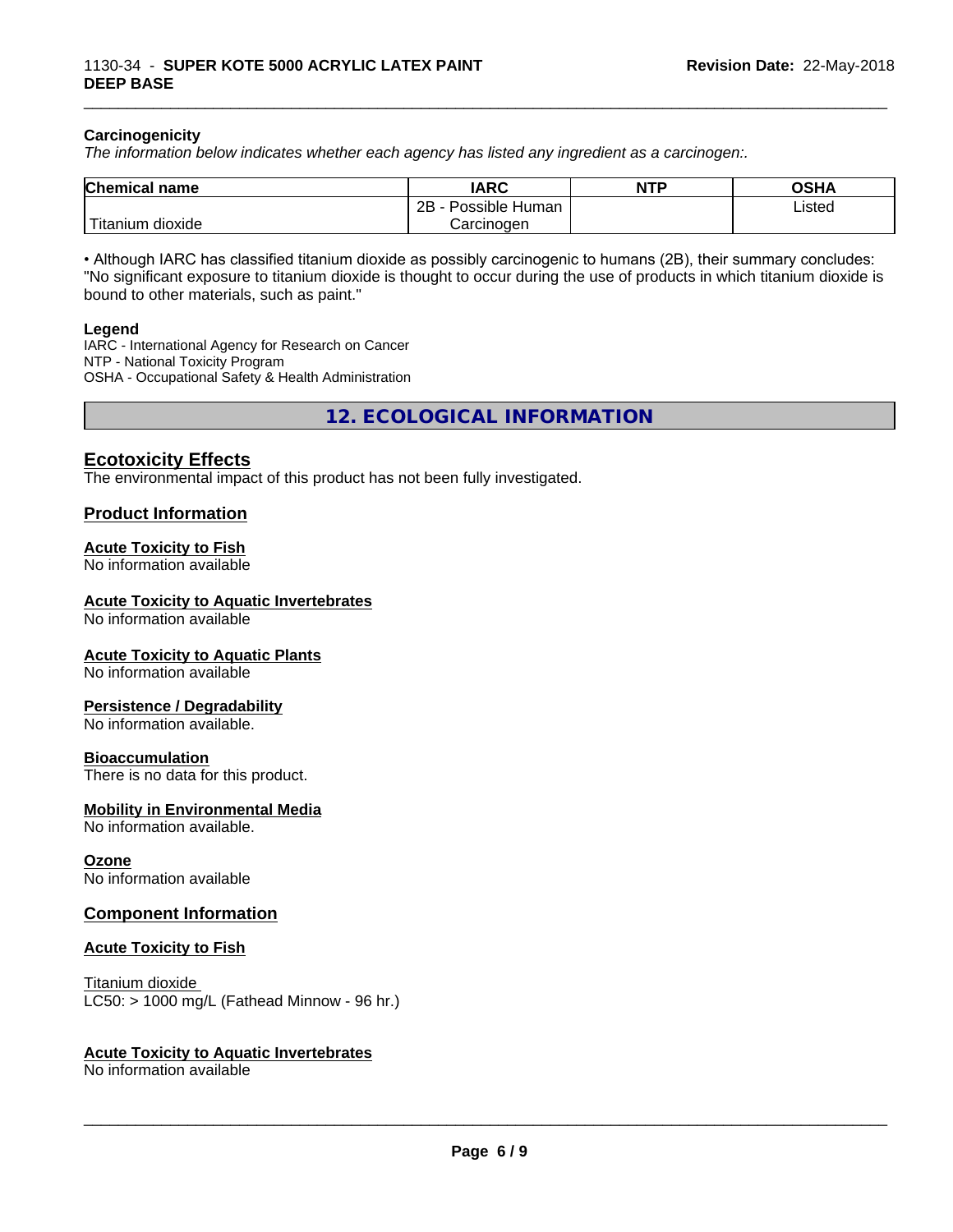#### **Acute Toxicity to Aquatic Plants**

No information available

|                              | 13. DISPOSAL CONSIDERATIONS                                                                                                                                                                                               |
|------------------------------|---------------------------------------------------------------------------------------------------------------------------------------------------------------------------------------------------------------------------|
| <b>Waste Disposal Method</b> | Dispose of in accordance with federal, state, and local regulations. Local<br>requirements may vary, consult your sanitation department or state-designated<br>environmental protection agency for more disposal options. |
|                              | 14. TRANSPORT INFORMATION                                                                                                                                                                                                 |
| <b>DOT</b>                   | Not regulated                                                                                                                                                                                                             |
| <b>ICAO/IATA</b>             | Not regulated                                                                                                                                                                                                             |
| <b>IMDG / IMO</b>            | Not regulated                                                                                                                                                                                                             |
|                              | <b>15. REGULATORY INFORMATION</b>                                                                                                                                                                                         |

\_\_\_\_\_\_\_\_\_\_\_\_\_\_\_\_\_\_\_\_\_\_\_\_\_\_\_\_\_\_\_\_\_\_\_\_\_\_\_\_\_\_\_\_\_\_\_\_\_\_\_\_\_\_\_\_\_\_\_\_\_\_\_\_\_\_\_\_\_\_\_\_\_\_\_\_\_\_\_\_\_\_\_\_\_\_\_\_\_\_\_\_\_

## **International Inventories**

| <b>TSCA: United States</b> | Yes - All components are listed or exempt. |
|----------------------------|--------------------------------------------|
| <b>DSL: Canada</b>         | Yes - All components are listed or exempt. |

### **Federal Regulations**

#### **SARA 311/312 hazardous categorization**

| Acute health hazard               | No |
|-----------------------------------|----|
| Chronic Health Hazard             | No |
| Fire hazard                       | Nο |
| Sudden release of pressure hazard | Nο |
| Reactive Hazard                   | Nο |

#### **SARA 313**

Section 313 of Title III of the Superfund Amendments and Reauthorization Act of 1986 (SARA). This product contains a chemical or chemicals which are subject to the reporting requirements of the Act and Title 40 of the Code of Federal Regulations, Part 372:

*None*

**Clean Air Act,Section 112 Hazardous Air Pollutants (HAPs) (see 40 CFR 61)**

This product contains the following HAPs:

*None*

## **US State Regulations**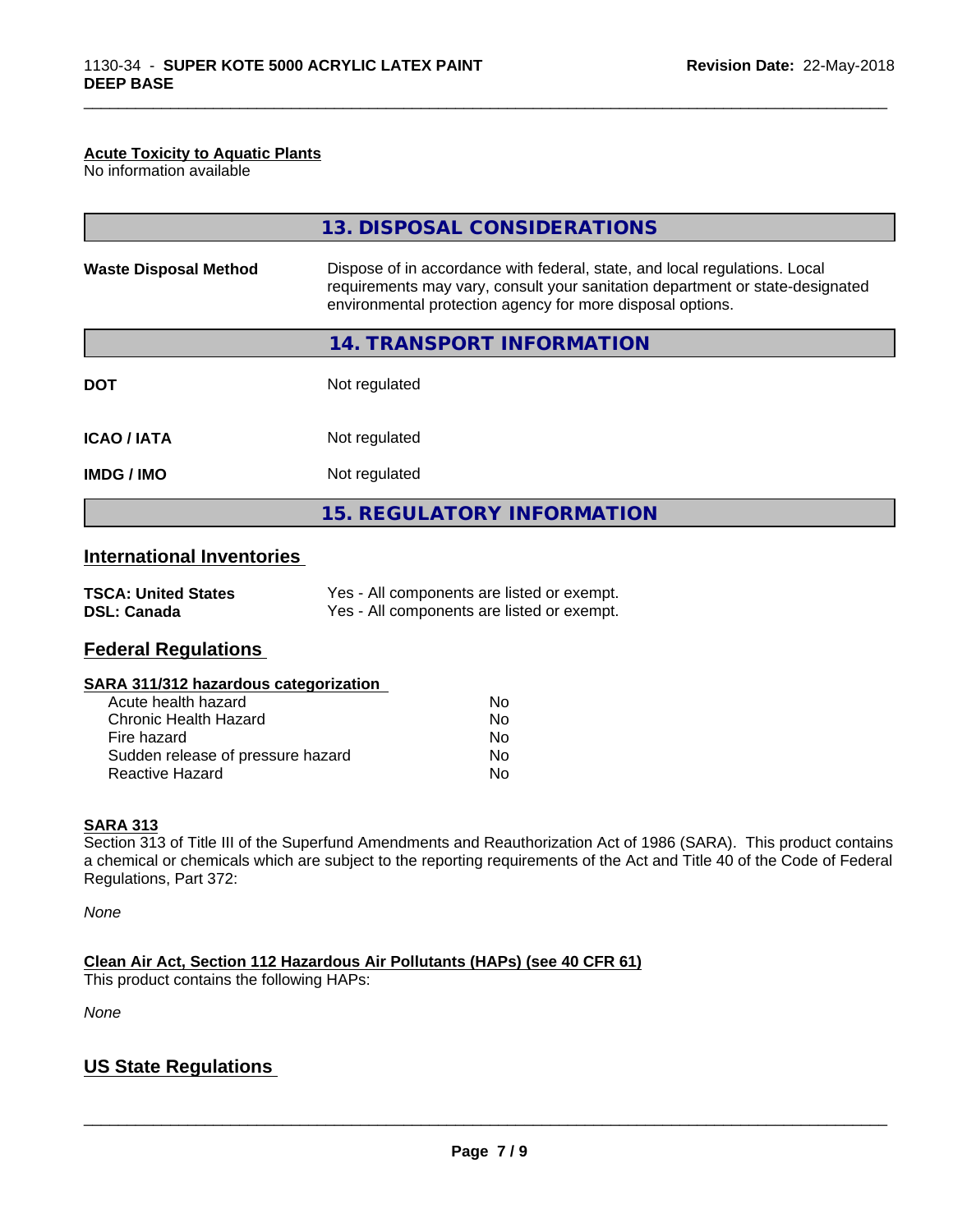#### **California Proposition 65**

**AVIMARNING:** Cancer and Reproductive Harm– www.P65warnings.ca.gov

#### **State Right-to-Know**

| <b>Chemical name</b> | <b>Massachusetts</b> | <b>New Jersey</b> | Pennsylvania |
|----------------------|----------------------|-------------------|--------------|
| Limestone            |                      |                   |              |
| Titanium dioxide     |                      |                   |              |
| Kaolin               |                      |                   |              |

\_\_\_\_\_\_\_\_\_\_\_\_\_\_\_\_\_\_\_\_\_\_\_\_\_\_\_\_\_\_\_\_\_\_\_\_\_\_\_\_\_\_\_\_\_\_\_\_\_\_\_\_\_\_\_\_\_\_\_\_\_\_\_\_\_\_\_\_\_\_\_\_\_\_\_\_\_\_\_\_\_\_\_\_\_\_\_\_\_\_\_\_\_

**Legend**

X - Listed

## **16. OTHER INFORMATION**

**HMIS** - **Health:** 1 **Flammability:** 0 **Reactivity:** 0 **PPE:** -

#### **HMIS Legend**

- 0 Minimal Hazard
- 1 Slight Hazard
- 2 Moderate Hazard
- 3 Serious Hazard
- 4 Severe Hazard
- \* Chronic Hazard
- X Consult your supervisor or S.O.P. for "Special" handling instructions.

*Note: The PPE rating has intentionally been left blank. Choose appropriate PPE that will protect employees from the hazards the material will present under the actual normal conditions of use.*

*Caution: HMISÒ ratings are based on a 0-4 rating scale, with 0 representing minimal hazards or risks, and 4 representing significant hazards or risks. Although HMISÒ ratings are not required on MSDSs under 29 CFR 1910.1200, the preparer, has chosen to provide them. HMISÒ ratings are to be used only in conjunction with a fully implemented HMISÒ program by workers who have received appropriate HMISÒ training. HMISÒ is a registered trade and service mark of the NPCA. HMISÒ materials may be purchased exclusively from J. J. Keller (800) 327-6868.*

 **WARNING!** If you scrape, sand, or remove old paint, you may release lead dust. LEAD IS TOXIC. EXPOSURE TO LEAD DUST CAN CAUSE SERIOUS ILLNESS, SUCH AS BRAIN DAMAGE, ESPECIALLY IN CHILDREN. PREGNANT WOMEN SHOULD ALSO AVOID EXPOSURE.Wear a NIOSH approved respirator to control lead exposure. Clean up carefully with a HEPA vacuum and a wet mop. Before you start, find out how to protect yourself and your family by contacting the National Lead Information Hotline at 1-800-424-LEAD or log on to www.epa.gov/lead.

| <b>Prepared By</b>      | <b>Product Stewardship Department</b><br>Benjamin Moore & Co.<br>101 Paragon Drive<br>Montvale, NJ 07645<br>800-225-5554 |
|-------------------------|--------------------------------------------------------------------------------------------------------------------------|
| <b>Revision Date:</b>   | 22-May-2018                                                                                                              |
| <b>Revision Summary</b> | Not available                                                                                                            |